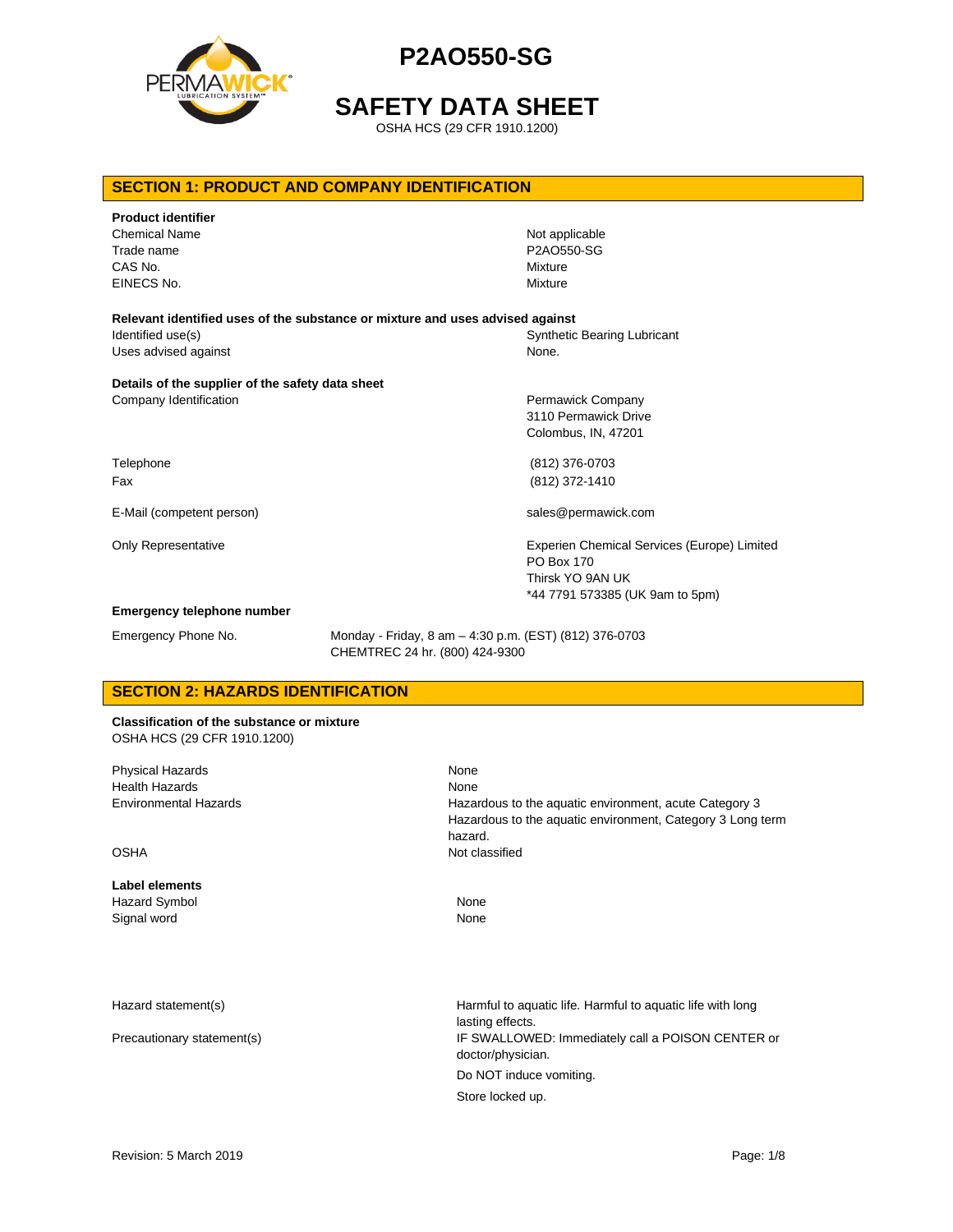Additional Information **None known**.

**Other hazards Other hazards Not classified as PBT or vPvB.** 

# **SECTION 3: COMPOSITION/INFORMATION ON INGREDIENTS**

| Hazardous ingredient(s)                   | %W/W       | <b>CAS No.</b> | Hazard statement(s)                           |
|-------------------------------------------|------------|----------------|-----------------------------------------------|
| PHENOL. ISOPROPYLATED.<br>PHOSPHATE (3:1) | $90 - 100$ |                | May be fatal if swallowed and enters airways. |

**Additional Information -** Substances in the product which may present a health or environmental hazard, or which have been assigned occupational exposure limits, are detailed below.: None

# **SECTION 4: FIRST AID MEASURES**



| Description of first aid measures                                             |                                                                                                                                                                       |
|-------------------------------------------------------------------------------|-----------------------------------------------------------------------------------------------------------------------------------------------------------------------|
| Inhalation                                                                    | Avoid inhalation of vapours. Move person to fresh air. Keep<br>patient at rest and give oxygen if breathing difficult. If<br>symptoms occur obtain medical attention. |
| <b>Skin Contact</b>                                                           | Wash affected skin with soap and water.                                                                                                                               |
| Eye Contact                                                                   | Eyes should be washed with plenty of water. If symptoms<br>occur obtain medical attention.                                                                            |
| Ingestion                                                                     | Do not induce vomiting. Drink one glass of water. (or Milk.)<br>Seek medical treatment.                                                                               |
| Most important symptoms and effects, both acute<br>and delayed                | None                                                                                                                                                                  |
| Indication of the immediate medical attention and<br>special treatment needed | None                                                                                                                                                                  |

# **SECTION 5: FIRE-FIGHTING MEASURES**

| <b>Extinguishing media</b>                            |                                                                                                             |
|-------------------------------------------------------|-------------------------------------------------------------------------------------------------------------|
| -Suitable Extinguishing Media                         | Extinguish with waterspray, dry chemical, sand or carbon<br>dioxide.                                        |
| -Unsuitable Extinguishing Media                       | None anticipated.                                                                                           |
| Special hazards arising from the substance or mixture | This product may give rise to hazardous fumes in a fire.                                                    |
| Advice for fire-fighters                              | A self contained breathing apparatus and suitable protective<br>clothing should be worn in fire conditions. |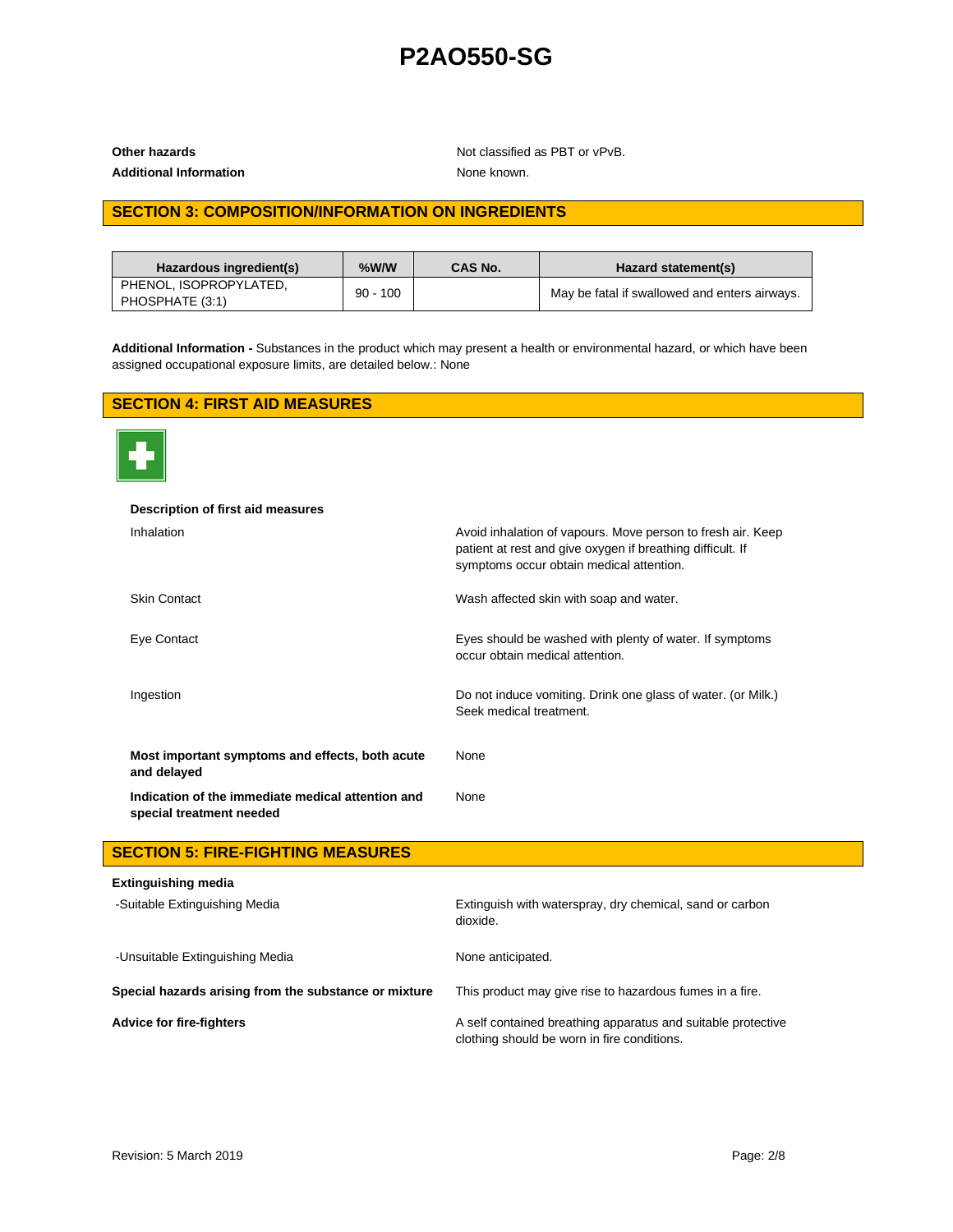# **SECTION 6: ACCIDENTAL RELEASE MEASURES**

| Personal precautions, protective equipment and<br>emergency procedures | Avoid breathing dust/fume/gas/mist/vapours/spray.                                                                                                  |
|------------------------------------------------------------------------|----------------------------------------------------------------------------------------------------------------------------------------------------|
| <b>Environmental precautions</b>                                       | Use appropriate container to avoid environmental<br>contamination.                                                                                 |
| Methods and material for containment and cleaning up                   | Contain and cover spilled substance with dry sand or earth<br>or other suitable dry material. Transfer to a container for<br>disposal or recovery. |
| Reference to other sections                                            | None                                                                                                                                               |
| <b>Additional Information</b>                                          | None                                                                                                                                               |

| <b>SECTION 7: HANDLING AND STORAGE</b>                       |                                                   |
|--------------------------------------------------------------|---------------------------------------------------|
| Precautions for safe handling                                | Avoid breathing dust/fume/gas/mist/vapours/spray. |
| Conditions for safe storage, including any incompatibilities |                                                   |
| Storago Tomporaturo                                          | Store at room tomporature                         |

-Storage Temperature  $\sim$  Store at room temperature. -Incompatible materials **Strong oxidising agents**. **Specific end use(s)** Lubricating agent

# **SECTION 8: EXPOSURE CONTROLS/PERSONAL PROTECTION**

### **Control parameters**

### **Occupational Exposure Limits**

The following constituents are the only constituents of the product which have a PEL, TLV or other recommended exposure limit. At this time, the other constituents have no known exposure limits.

|                                                                    |                | LTEL (8 hr TWA ppm) |                    | STEL (ppm) |                    |       |
|--------------------------------------------------------------------|----------------|---------------------|--------------------|------------|--------------------|-------|
| <b>SUBSTANCE.</b>                                                  | <b>CAS No.</b> | PEL (OSHA)          | <b>TLV (ACGIH)</b> | PEL (OSHA) | <b>TLV (ACGIH)</b> | Note: |
| <b>TRIPHENYL</b>                                                   | $\frac{1}{2}$  | $3 \text{ mg/m}^3$  | ----               | $\cdots$   | $3 \text{ ma/m}^3$ |       |
| <b>PHOSPHATE</b>                                                   |                |                     |                    |            |                    |       |
| The concernsion that the contractions are officered.<br><b>A I</b> |                |                     |                    |            |                    |       |

### **Recommended monitoring method** None

### **Exposure controls**

This material does not have established exposure limits. Under conditions which may generate mists, observe the OSHA PEL of 5 mg per cubic meter

### **US - California OELs: Skin designation**

TRIPHENYL PHOSPHATE Can be absorbed through the skin.

**Appropriate engineering controls** Good general ventilation should be used. Ventilation rates should be matched to conditions. If applicable, use process enclosures, local exhaust ventilation, or other engineering controls to maintain airborne levels below recommended exposure limits. If exposure limits have not been established, maintain airborne levels to an acceptable level.

#### **Personal protection equipment**



Eye/face protection states and states of the Safety spectacles.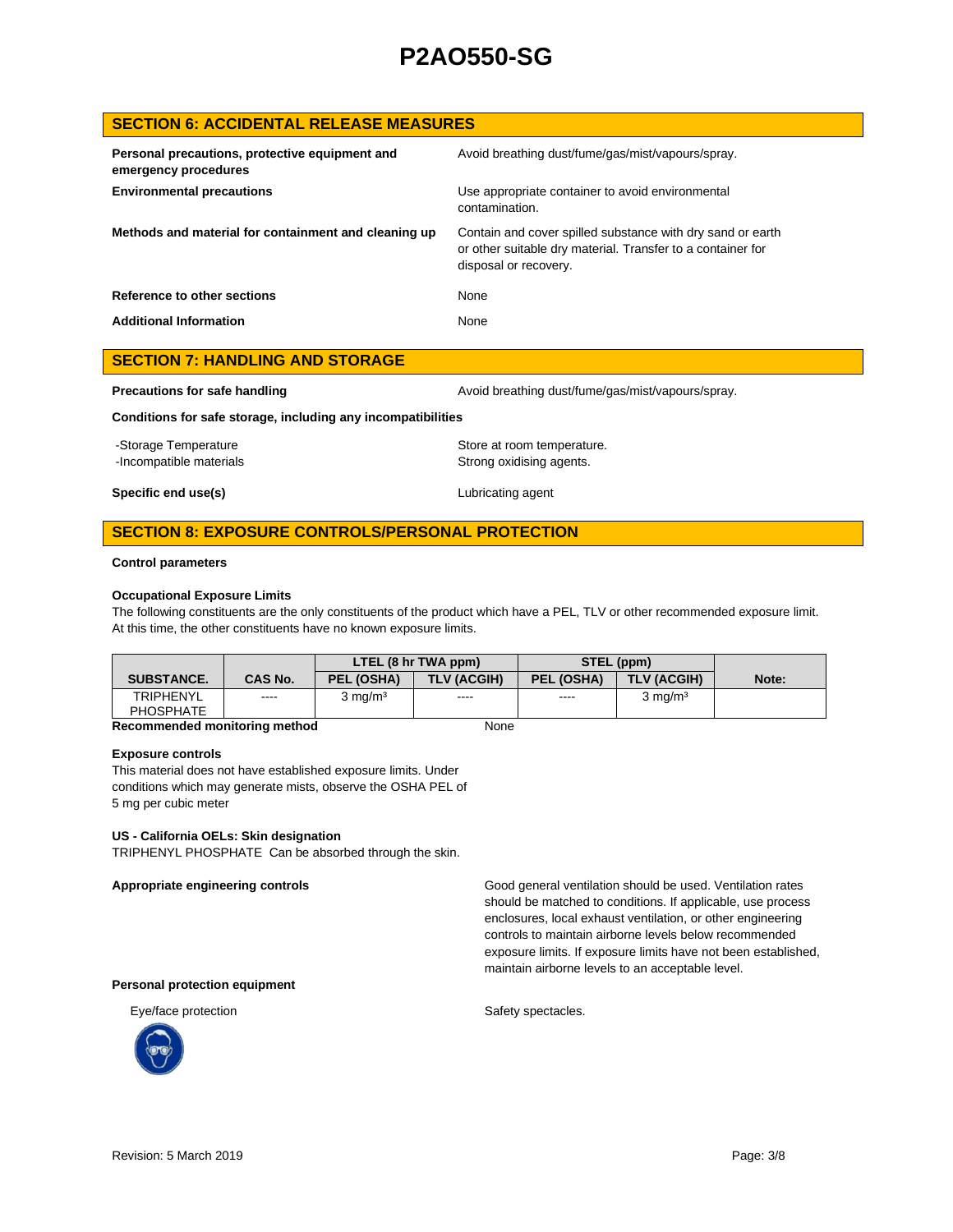| Respiratory protection                 | Not normally required. |
|----------------------------------------|------------------------|
| Thermal hazards                        | Not normally required. |
| <b>Environmental Exposure Controls</b> | Not normally required. |

Skin protection (Hand protection/ Other) Gloves

# **SECTION 9: PHYSICAL AND CHEMICAL PROPERTIES**

#### **Information on basic physical and chemical properties**

Appearance Gel, transluscent Cel, transluscent Cel, transluscent Colour **Tan, Smooth** Odour **Slight Mild petroleum** Slight Mild petroleum Odour Threshold (ppm) Not available pH (Value) Not available Melting Point (°C) / Freezing Point (°C) Not available Boiling point/boiling range (°C): Not available Flash Point (°C) 276°C [Clevland Open cup] Evaporation rate **Not available** Not available Flammability (solid, gas) Not available and the state of the state of the state of the state of the state of the state of the state of the state of the state of the state of the state of the state of the state of the state Explosive limit ranges Not available Not available Vapour Pressure (Pascal) Not available Not available Vapour Density (Air=1) Not available Not available Density  $(g/m)$  0.86 Solubility (Water) Not available Solubility (Other) Not available Partition Coefficient (n-Octanol/water) Not available Auto Ignition Temperature (°C) Not available Decomposition Temperature (°C) Not available Kinematic Viscosity (cSt) @ 40°C (Base oil) 120 at 40° C Explosive properties Not explosive. Oxidising properties **Not oxidising** properties Not oxidising.

## **Other information** and the contract of the contract of the Not available

## **SECTION 10: STABILITY AND REACTIVITY**

**Reactivity Reactivity Stable under normal conditions. Chemical stability** Stable. **Possibility of hazardous reactions** None anticipated. **Conditions to avoid Incompatible materials Hazardous Decomposition Product(s)** Carbon monoxide, Carbon dioxide

None **Oxidizers** 

# **SECTION 11: TOXICOLOGICAL INFORMATION**

- **11.1 Information on toxicological effects**
- **11.1.1 Substances** Not applicable
- **11.1.2 Mixtures - By analogy with similar materials:**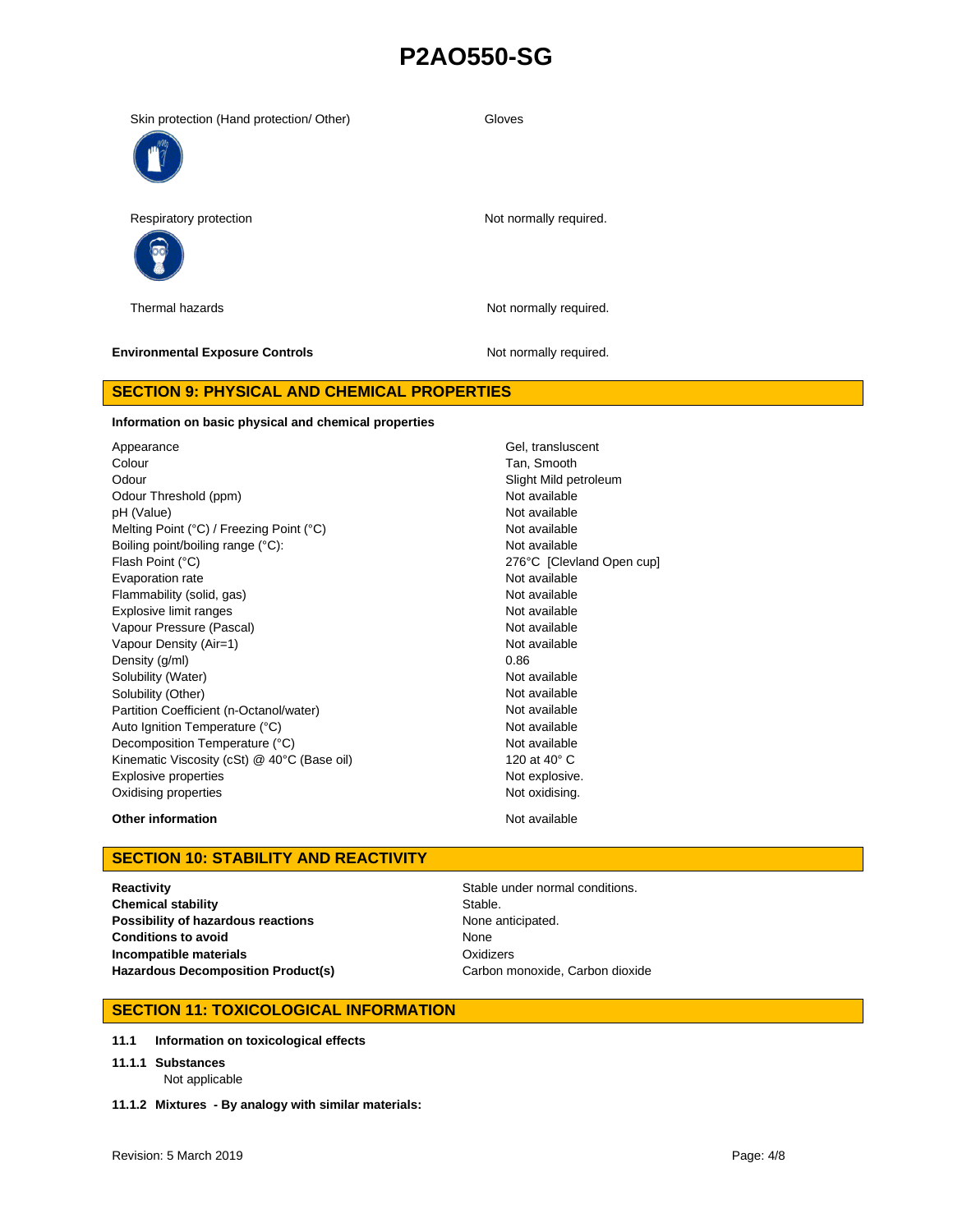| Acute toxicity<br>Skin corrosion/irritation<br>Serious eye damage/irritation<br>Respiratory or skin sensitization<br>Germ cell mutagenicity<br>Carcinogenicity<br>Reproductive toxicity<br>STOT - single exposure<br>STOT - repeated exposure<br>Aspiration hazard | Not to be expected.<br>Unlikely to cause skin irritation.<br>Unlikely to cause eye irritation.<br>Not to be expected.<br>Not to be expected.<br>Not to be expected.<br>Not to be expected.<br>Not to be expected.<br>Not to be expected.<br>Not to be expected. |
|--------------------------------------------------------------------------------------------------------------------------------------------------------------------------------------------------------------------------------------------------------------------|-----------------------------------------------------------------------------------------------------------------------------------------------------------------------------------------------------------------------------------------------------------------|
| 11.1.3 Substances in preparations / mixtures                                                                                                                                                                                                                       |                                                                                                                                                                                                                                                                 |
| PHENOL, ISOPROPYLATED, PHOSPHATE (3:1)                                                                                                                                                                                                                             |                                                                                                                                                                                                                                                                 |
| <b>Acute toxicity</b>                                                                                                                                                                                                                                              |                                                                                                                                                                                                                                                                 |
| Inhalation                                                                                                                                                                                                                                                         | $LD50 > 7900mg/kg$ (rabbit)                                                                                                                                                                                                                                     |
|                                                                                                                                                                                                                                                                    | $LD50 = 3500$ (rat)                                                                                                                                                                                                                                             |
|                                                                                                                                                                                                                                                                    | $LD50 > 30000$ mg/kg (rat)                                                                                                                                                                                                                                      |
| <b>TRIPHENYL PHOSPHATE</b>                                                                                                                                                                                                                                         | $LC50 = 50$ mg/l (4 hour(s)) (rat)                                                                                                                                                                                                                              |
|                                                                                                                                                                                                                                                                    | $LD50 > 2000$ mg/kg (rabbit)                                                                                                                                                                                                                                    |
| Skin corrosion/irritation                                                                                                                                                                                                                                          | Non-irritant.                                                                                                                                                                                                                                                   |
| Serious eye damage/irritation                                                                                                                                                                                                                                      | Non-irritant                                                                                                                                                                                                                                                    |
| Respiratory or skin sensitization                                                                                                                                                                                                                                  | It is not a skin sensitiser.                                                                                                                                                                                                                                    |
| Germ cell mutagenicity                                                                                                                                                                                                                                             | Negative                                                                                                                                                                                                                                                        |
| Carcinogenicity                                                                                                                                                                                                                                                    | Negative                                                                                                                                                                                                                                                        |
| Reproductive toxicity                                                                                                                                                                                                                                              | Not to be expected.                                                                                                                                                                                                                                             |
| STOT - single exposure                                                                                                                                                                                                                                             | Not to be expected.                                                                                                                                                                                                                                             |
| STOT - repeated exposure<br>Aspiration hazard                                                                                                                                                                                                                      | Not to be expected.<br>Not applicable                                                                                                                                                                                                                           |
|                                                                                                                                                                                                                                                                    |                                                                                                                                                                                                                                                                 |

**11.2 Other information** None known.

**SECTION 12: ECOLOGICAL INFORMATION**

# **Toxicity**

P2AO550-SG

**Aquatic Algae Crutacea Fish**

### **Components**

PHENOL, ISOPROPYLATED, PHOSPHATE (3:1) **Aquatic** Crustacea TRIPHENYL PHOSPHATE **Aquatic** Fish

# **Long Term**

### Not available

**Persistence and degradability** Not available **Bioaccumulative potential Mobility in soil Results of PBT and vPvB assessment**

39000 mg/L, 72 Hours estimated 110.0576 mg/L, 48 Hours estimated 5628.4839 mg/l, 96 hours estimated

EC50 Daphnia 14 mg/L, 48 Hours

LC50 Rainbow trout,donaldson trout 0.31 - 0.41 mg/l, 96 hours (Oncorhynchus mykiss) Aquatic invertebrates: NOELR = 125 mg/l (*D. magna)* (21 days)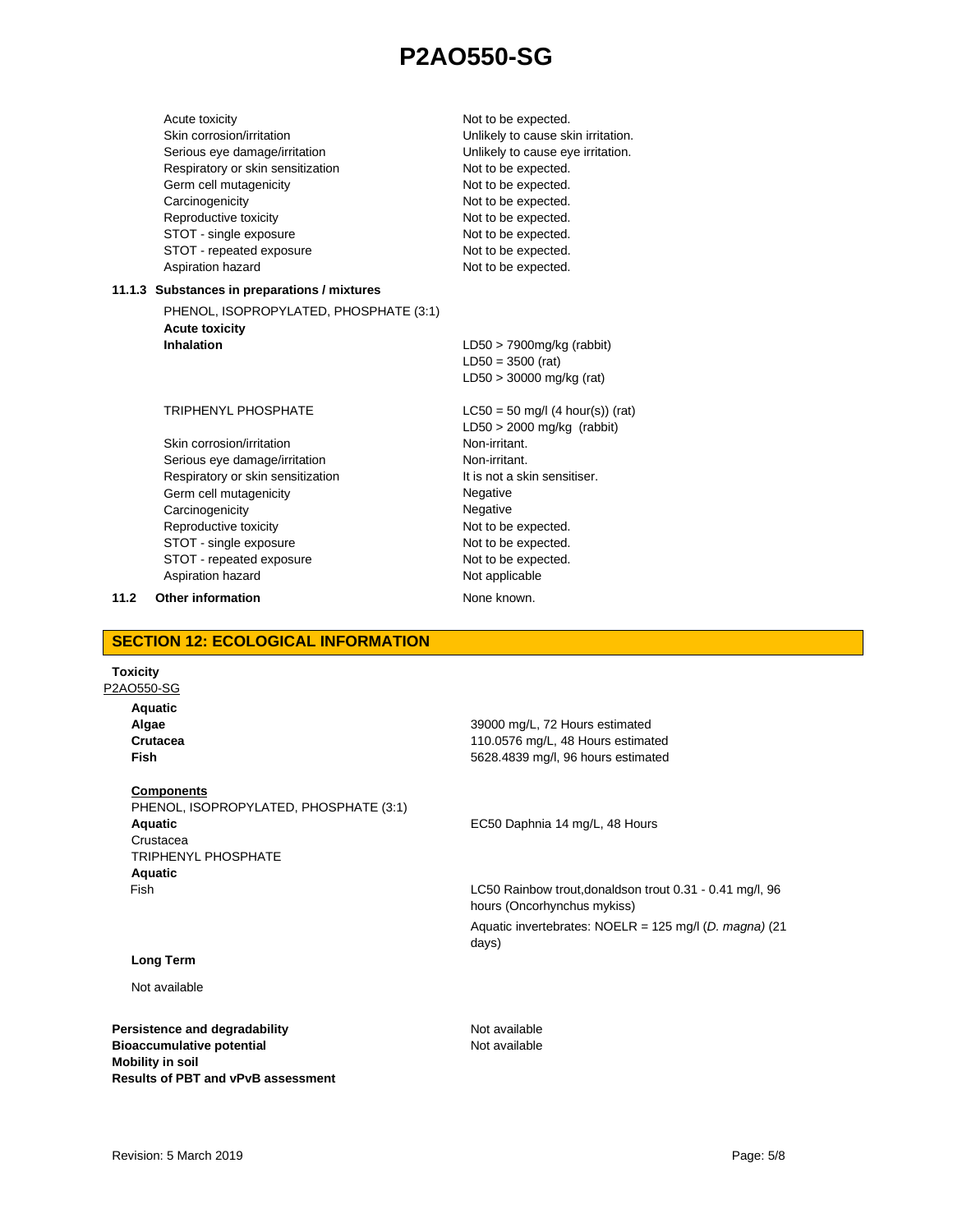| <b>SECTION 13: DISPOSAL CONSIDERATIONS</b>                                                                                                                                                         |                                                                                                                                                                      |
|----------------------------------------------------------------------------------------------------------------------------------------------------------------------------------------------------|----------------------------------------------------------------------------------------------------------------------------------------------------------------------|
| Waste treatment methods                                                                                                                                                                            | Disposal should be in accordance with local, state or<br>national legislation. Consult an accredited waste disposal<br>contractor or the local authority for advice. |
| <b>Additional Information</b>                                                                                                                                                                      | None known.                                                                                                                                                          |
| <b>SECTION 14: TRANSPORT INFORMATION</b>                                                                                                                                                           |                                                                                                                                                                      |
| DOT (DEPARTMENT OF TRANSPORTATION)<br>UN number<br>Proper Shipping Name<br>Transport hazard class(es)<br>Packing Group<br>Hazard label(s)<br>Environmental hazards<br>Special precautions for user | Not classified as dangerous for transport.                                                                                                                           |
| Land transport (ADR/RID)<br>UN number<br>Proper Shipping Name<br>Transport hazard class(es)<br>Packing Group<br><b>Marine Pollutant</b><br>Special precautions for user                            | Not classified as dangerous for transport.                                                                                                                           |
| Sea transport (IMDG)<br>UN number<br>Proper Shipping Name<br>Transport hazard class(es)<br>Packing Group<br>Environmental hazards<br>Special precautions for user                                  | Not classified as dangerous for transport.                                                                                                                           |
| Air transport (ICAO/IATA)<br>UN number<br>Proper Shipping Name<br>Transport hazard class(es)<br>Packing Group<br>Environmental hazards<br>Special precautions for user                             | Not classified as dangerous for transport.                                                                                                                           |
| Transport in bulk according to Annex II of<br>MARPOL73/78 and the IBC Code                                                                                                                         | Not established                                                                                                                                                      |

# **SECTION 15: REGULATORY INFORMATION**

**Safety, health and environmental regulations/legislation specific for the substance or mixture:**

**TSCA (Toxic Substance Control Act) -** Inventory Status**:** All components listed or polymer exempt.

**Designated Hazardous Substances and Reportable Quantities (40 CFR 302.4)**:

|                      |                |                     | RQ              |
|----------------------|----------------|---------------------|-----------------|
| <b>Chemical Name</b> | <b>CAS No.</b> | <b>Typical %wt.</b> | <b>(Pounds)</b> |
| None                 | $\cdots$       | ----                | ----            |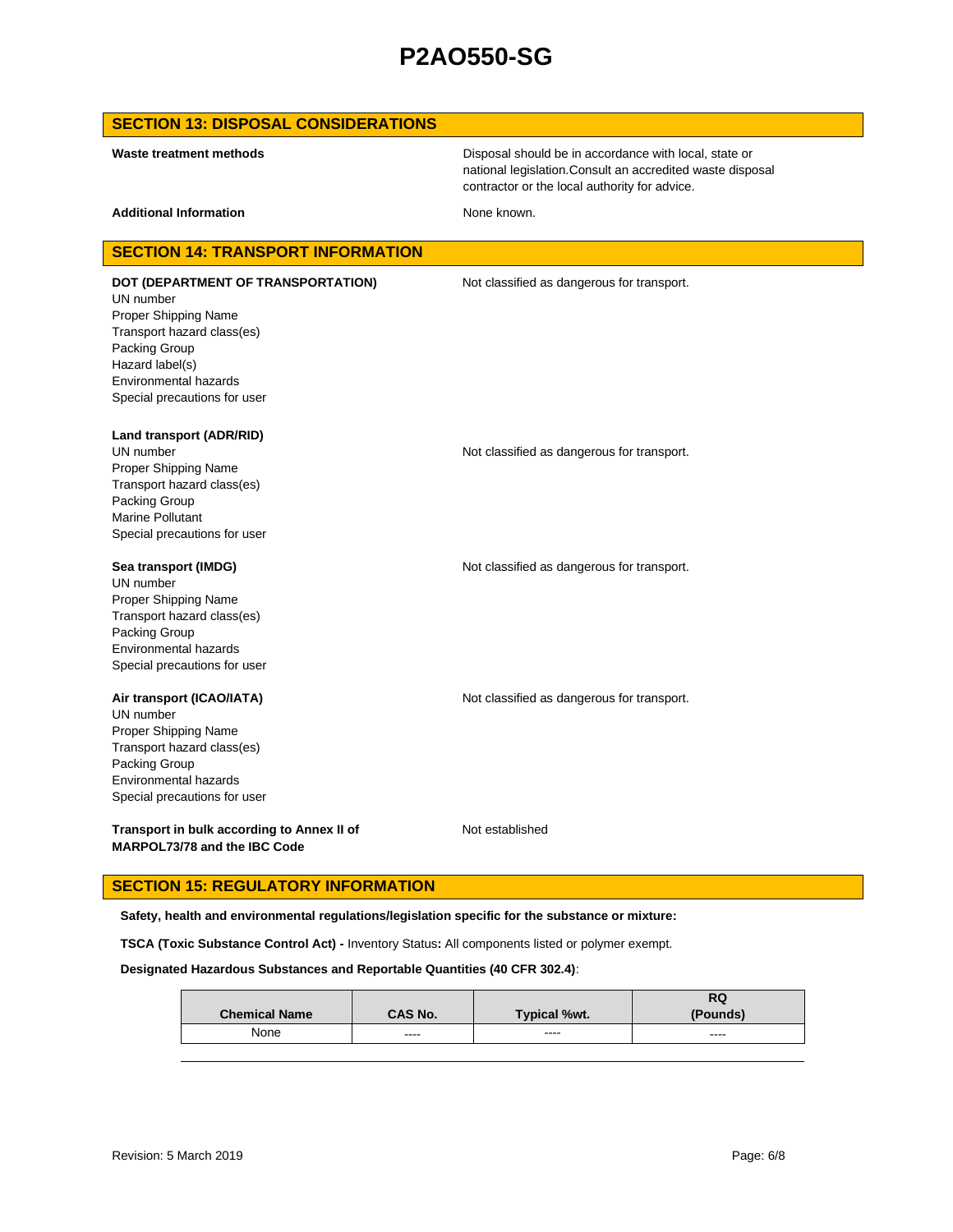### **CERCLA Hazardous Substance List (40 CFR 302.4) TRIPHENYL PHOSPHATE Listed.**

#### **SARA 311/312 - Hazard Categories:**

 $\Box$  Fire  $\Box$  Sudden Release  $\Box$  Reactivity  $\Box$  Immediate (acute)  $\Box$  Chronic (delayed)

#### **SARA 313 - Toxic Chemicals (40 CFR 372):**

| <b>Chemical Name</b> | $\cap$ AS No. | $\%wt$ .               |
|----------------------|---------------|------------------------|
| None                 | ----<br>____  | $\frac{1}{2}$<br>----- |

#### **SARA 302 - Extremely Hazardous Substances(40 CFR 355):**

| <b>Chemical Name</b> | CAS No.       | <b>Typical %wt.</b> | <b>TPQ (pounds)</b> |
|----------------------|---------------|---------------------|---------------------|
| None                 | ----<br>----- | ----                | ----                |

#### **Other federal regulations**

**Clean Air Act (CAA) Section 112 Hazardous Air Pollutants (HAPs) List**  TRIPHENYL PHOSPHATE (CAS Trade Secret) **Clean Air Act (CAA) Section 112(r) Accidental Release Prevention (40 CFR 68.130)**  Not regulated. **Safe Drinking Water Act** Not regulated. (SDWA) **US state regulations**  California Proposition 65

This product can expose you to DIETHANOLAMINE, which is known to the State of California to cause cancer. For more information go to www.P65Warnings.ca.gov.

#### **California Proposition 65 - CRT: Listed date/Carcinogenic substance**

DIETHANOLAMINE (CAS 111-42-2) Listed: June 22, 2012 US. California. Candidate Chemicals List. Safer Consumer Products Regulations (Cal. Code Regs, tit. 22, 69502.3, subd. (a)) PHENOL, ISOPROPYLATED, PHOSPHATE (3:1) TRIPHENYL PHOSPHATE

#### **International Inventories**

| <b>Countries(s) or Region</b> | <b>Inventory Name</b>                                                                   | On Inventory (yes/no) |
|-------------------------------|-----------------------------------------------------------------------------------------|-----------------------|
| Australia                     | <b>Australian Inventory of Chemical Substances (AICS)</b>                               | No.                   |
| Canada                        | <b>Domestic Substanes list (DSL)</b>                                                    | No.                   |
| Canada                        | <b>Non-Domestic Substanes list (NDSL)</b>                                               | No                    |
| China                         | Inventory of exsisting chemical substances in China (IECSC)                             | No                    |
| <b>Europe</b>                 | <b>European Inventory of Existing Commercial Chemical</b><br><b>Substances (EINECS)</b> | No                    |
| <b>Europe</b>                 | <b>European List of Notified Chemical Substances (ELINCS)</b>                           | No.                   |
| Japan                         | Inventory of Exsisting and new Chemical Substances (ENCS)                               | No.                   |
| Korea                         | <b>Existing Chemicals List</b>                                                          | <b>No</b>             |
| New Zealand                   | <b>New Zeland Inventory</b>                                                             | No.                   |
| <b>Philippines</b>            | <b>Philippines Inventory of Chemicals and Chemical Substances (PICCS)</b>               | No.                   |

# **SECTION 16: OTHER INFORMATION**

**The following sections contain revisions or new statements:** 1-16. **Date of preparation:** April 16, 2013

#### **Additional Information:** None.

Information contained in this publication or as otherwise supplied to Users is believed to be accurate and is given in good faith, but it is for the Users to satisfy themselves of the suitability of the product for their own particular purpose. Permawick gives no warranty as to the fitness of the product for any particular purpose and any implied warranty or condition (statutory or otherwise) is excluded